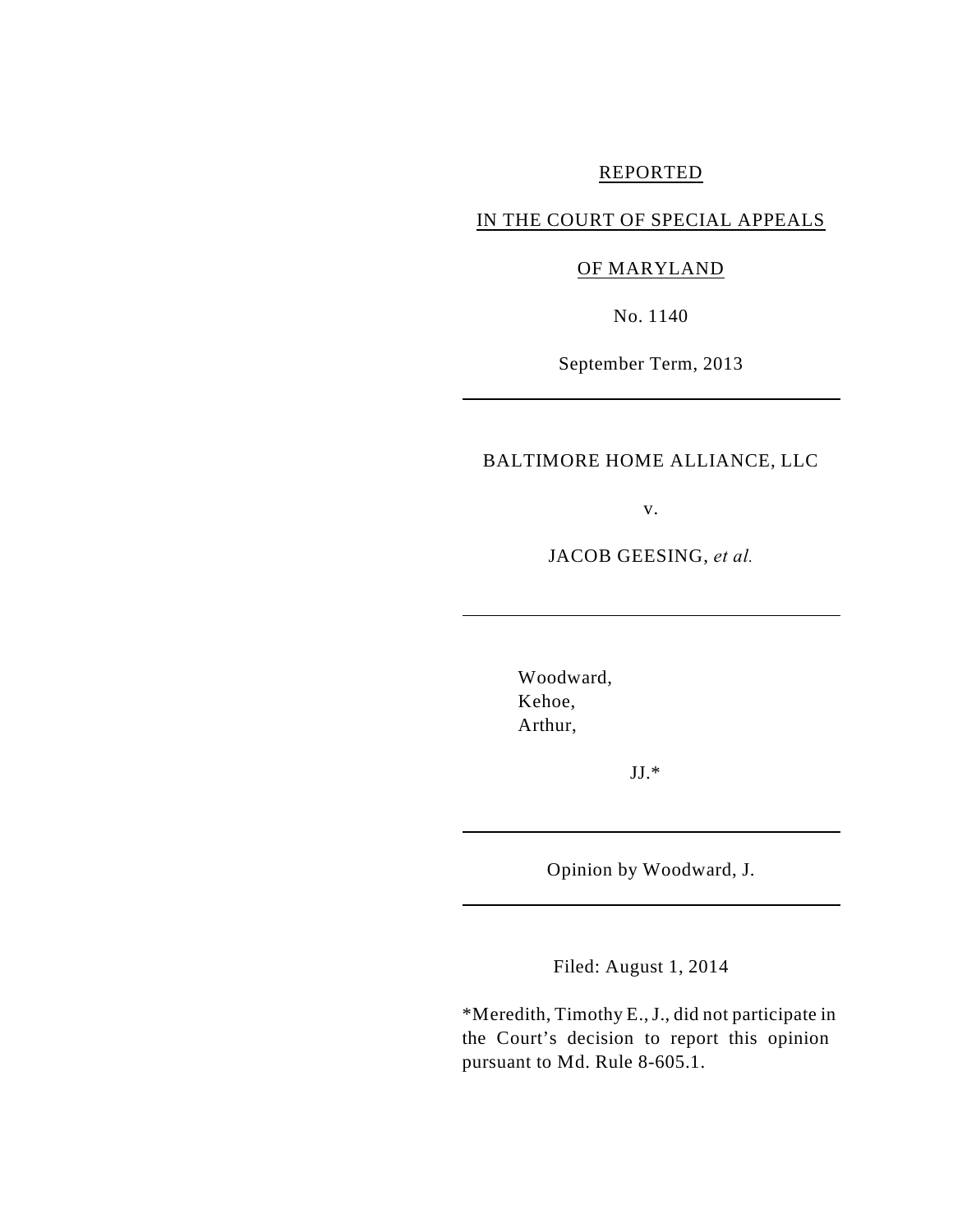Baltimore Home Alliance, LLC, $\frac{1}{2}$  appellant, bought property located at 14704 Candy Hill Road, I/R/T/A 14702 Candy Hill Road, in Upper Marlboro, Maryland ("the Property") for \$100,000 in a foreclosure sale from appellees, Jacob Geesing, Howard N. Bierman, and Carrie M. Ward, Substitute Trustees. Appellant paid a \$27,000 deposit at the time of the sale. The Terms of Sale stated that, if appellant did not settle within ten days of the sale's ratification, the \$27,000 deposit would be forfeited and the Property would be resold at appellant's risk and expense.

Appellant failed to settle within ten days of the sale's ratification, and appellees filed a Motion to Forfeit Deposit and Resell at Risk and Expense of Defaulting Purchaser ("Motion to Forfeit") in the Circuit Court for Prince George's County. On August 1, 2013, the circuit court granted appellees' motion in a written order that declared appellant's deposit forfeited and authorized the Property to be resold at appellant's risk and expense. On August 12, 2013, appellant filed this appeal, in which it presents one question for our review, which we have rephrased: $\hat{ }$  Did the circuit court err in granting appellees' Motion to Forfeit? For the reasons set forth below, we do not reach appellant's question, because the circuit court's order was not final and appealable, and thus the appeal must be dismissed.

 $\frac{1}{1}$ . The record reflects that during the proceedings in the circuit court, appellant was also referred to as Baltimore Home Wholesalers, LLC.

 $^2$  Appellant's original question presented asked: May a court of equity forfeit entirely the deposit of a defaulting purchaser at foreclosure without regard to actual loss or damage?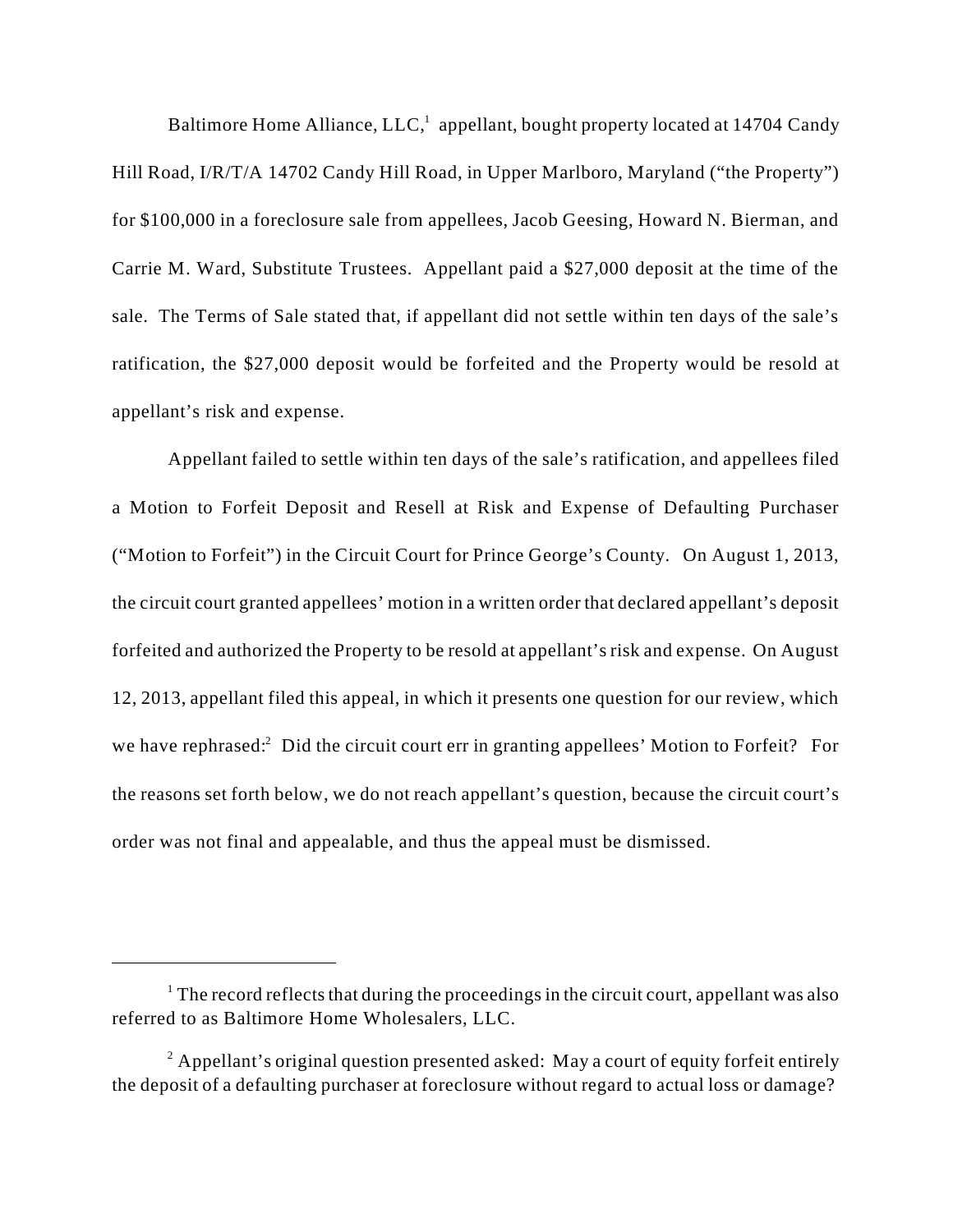#### **BACKGROUND**

Sometime prior to August 2012, Marcus and Lisa Turner defaulted on the mortgage securing the Property. An Order to Docket Foreclosure was filed in the circuit court on August 3, 2012, and amended on August 24, 2012. A Final Loss Mitigation Affidavit was filed on October 9, 2012.

On December 13, 2012, an advertisement for the sale of the Property was placed in the Prince George's Post. The advertisement included the Terms of Sale, as well as the date, time, and place of sale. The Terms of Sale stated, in relevant part:

> If the purchaser fails to settle within 10 days of ratification, the Sub[stitute] Trustees may file a motion to resell the property. **If Purchaser defaults under these terms, deposit shall be forfeited. The Sub[stitute] Trustees may then resell the property at the risk and cost of the defaulting purchaser.** The defaulted purchaser shall not be entitled to any surplus proceeds resulting from said resale even if such surplus results from improvements to the property by said defaulted purchaser.

(Emphasis added).

On December 28, 2012, appellant purchased the Property from appellees at the foreclosure sale for \$100,000. Appellant paid a deposit of \$27,000, and signed a "Memorandum of Purchase at Public Auction," in which it agreed "to complete the purchase in accordance with said conditions in the advertisement."

On January 4, 2013, the sale was reported to the circuit court, which then ratified the sale in an order entered on March 20, 2013. Appellant did not settle within ten days of the sale's ratification.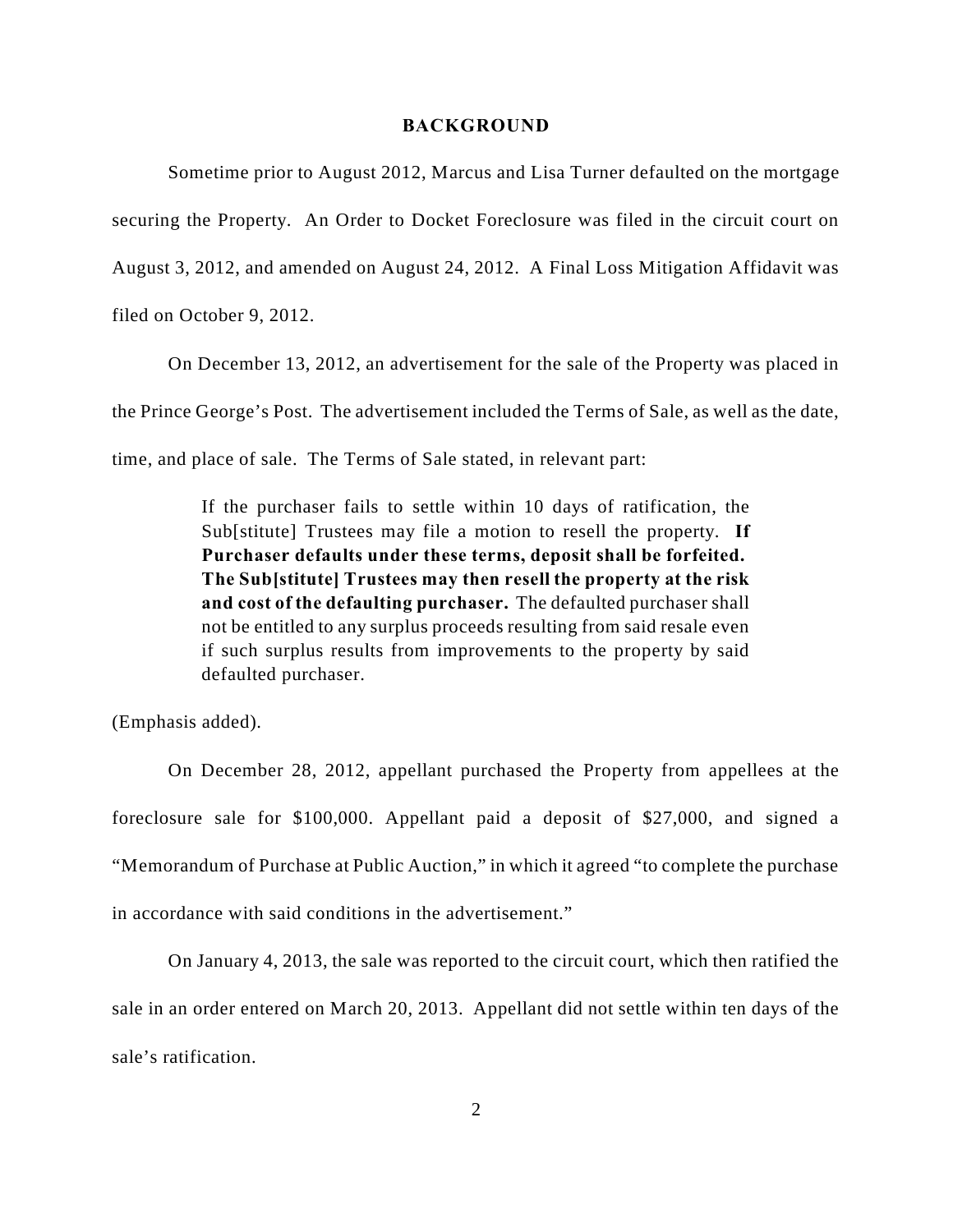On May 1, 2013, appellees filed the Motion to Forfeit in the circuit court, stating that appellant refused to go to settlement on the Property and requesting that the court order appellant's deposit be forfeited and the Property resold at appellant's risk and expense. On June 11, 2013, appellant filed a Response of Purchaser Baltimore Home Alliance, LLC to Motion of Substitute Trustees to Forfeit Deposit and Resell (the "Response"). The Response argued, among other things, $3$  that a forfeiture of the purchaser's deposit and resale of the Property at the purchaser's risk and expense would be in violation of the Maryland Rules and substantive Maryland law. Appellees filed a reply to the Response on July 1, 2013. Neither party requested a hearing.

By order dated August 1, 2013 ("Order"), the circuit court granted appellees' Motion to Forfeit. The Order stated, in relevant part:

> **ORDERED** that the deposit of \$27,000.00 paid by the defaulting purchaser, Baltimore Home Wholesalers, LLC, shall be forfeited and the subject property may be resold at the risk and expense of the defaulting purchaser[.]

The Order was entered on August 7, 2013, and appellant appealed the Order on August 12,

2013.

The Property was resold at public auction on September 17, 2013, to SunTrust Bank for a sum of \$193,800. The Report of Sale was filed on September 26, 2013, and ratified by

 $3$  Appellant also argued that the initial sale of the Property was invalid because it was "sold listing 2 addresses," and there was an acknowledgment problem with the Deed of Trust. Appellant has abandoned these arguments on appeal.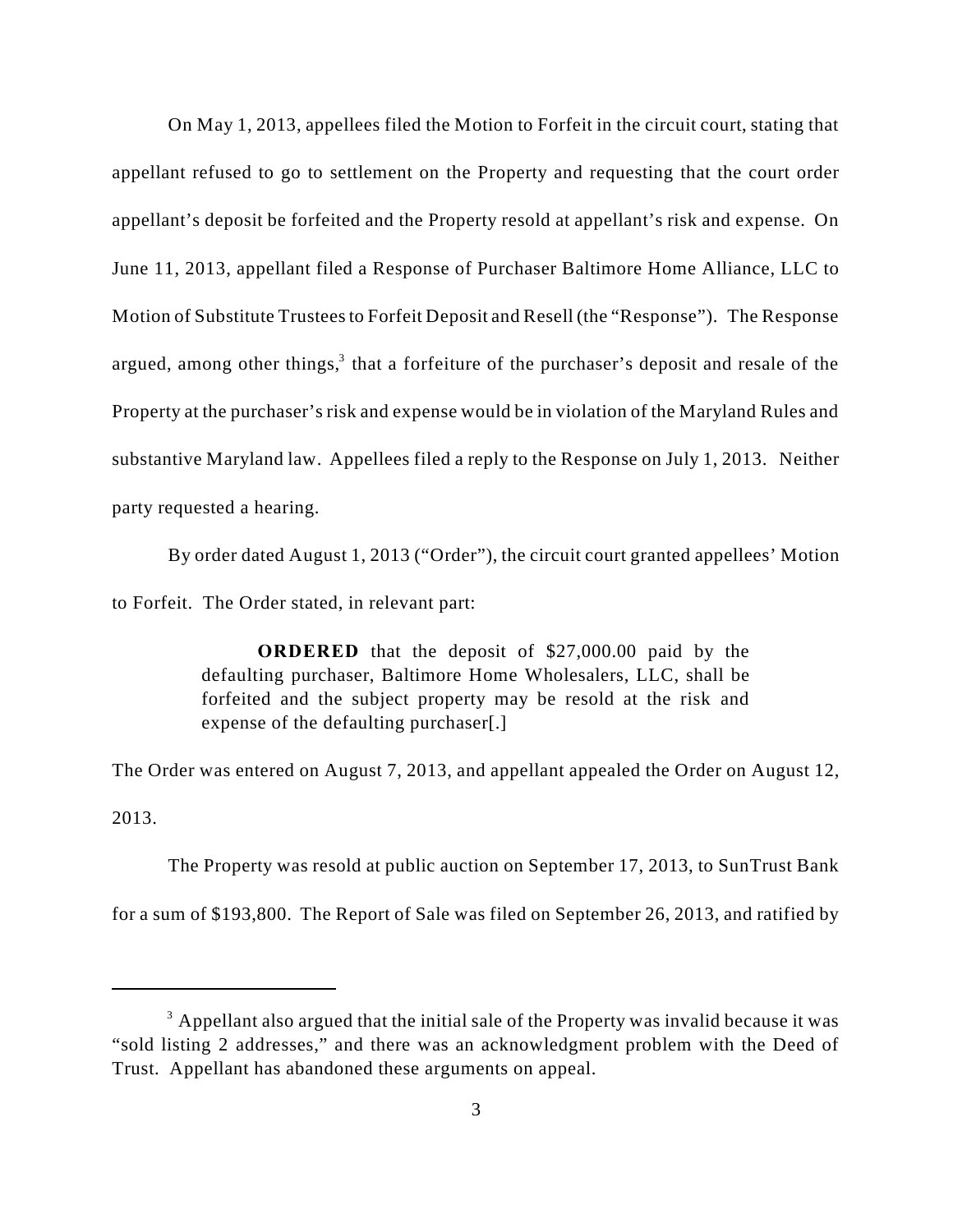the circuit court on November 21, 2013. Appellant did not appeal from the order ratifying the second sale of the Property, and an auditor's report from the second sale has not been filed. Consequently, a preliminary issue before this Court, which we have raised *sua sponte*, is whether the circuit court's Order forfeiting appellant's deposit and authorizing the resale of the Property is a final, appealable order.

### **STANDARD OF REVIEW**

Although neither party addressed the finality of the Order forfeiting appellant's deposit and authorizing resale of the Property, we may raise the finality of the Order *sua sponte*. *Stuples v. Baltimore City Police Dep't*, 119 Md. App. 221, 241 ("Even absent any motion by the appellee, an appellate court may, *sua sponte*, raise the issue of non-finality and nonappealability at any time."), *cert. denied*, 349 Md. 495 (1998); *see also Smith v. Taylor*, 285 Md. 143, 147 (1979) ("[T]his Court will dismiss an appeal *sua sponte* when it notices that appellate jurisdiction is lacking."). The requirement that a party appeal from only a final judgment is a jurisdictional requirement. *Waters v. Whiting*, 113 Md. App. 464, 470, *cert. denied*, 345 Md. 237 (1997). Whether a judgment is final, and thus whether this Court has jurisdiction to review that judgment, is a question of law to be reviewed *de novo*. *See Shofer v. Stuart Hack Co.*, 107 Md. App. 585, 591 (1996).

#### **DISCUSSION**

## *Final Orders—Courts & Judicial Proceedings § 12-301*

A party may appeal from a final judgment of the circuit court. Md. Code (2006, 2013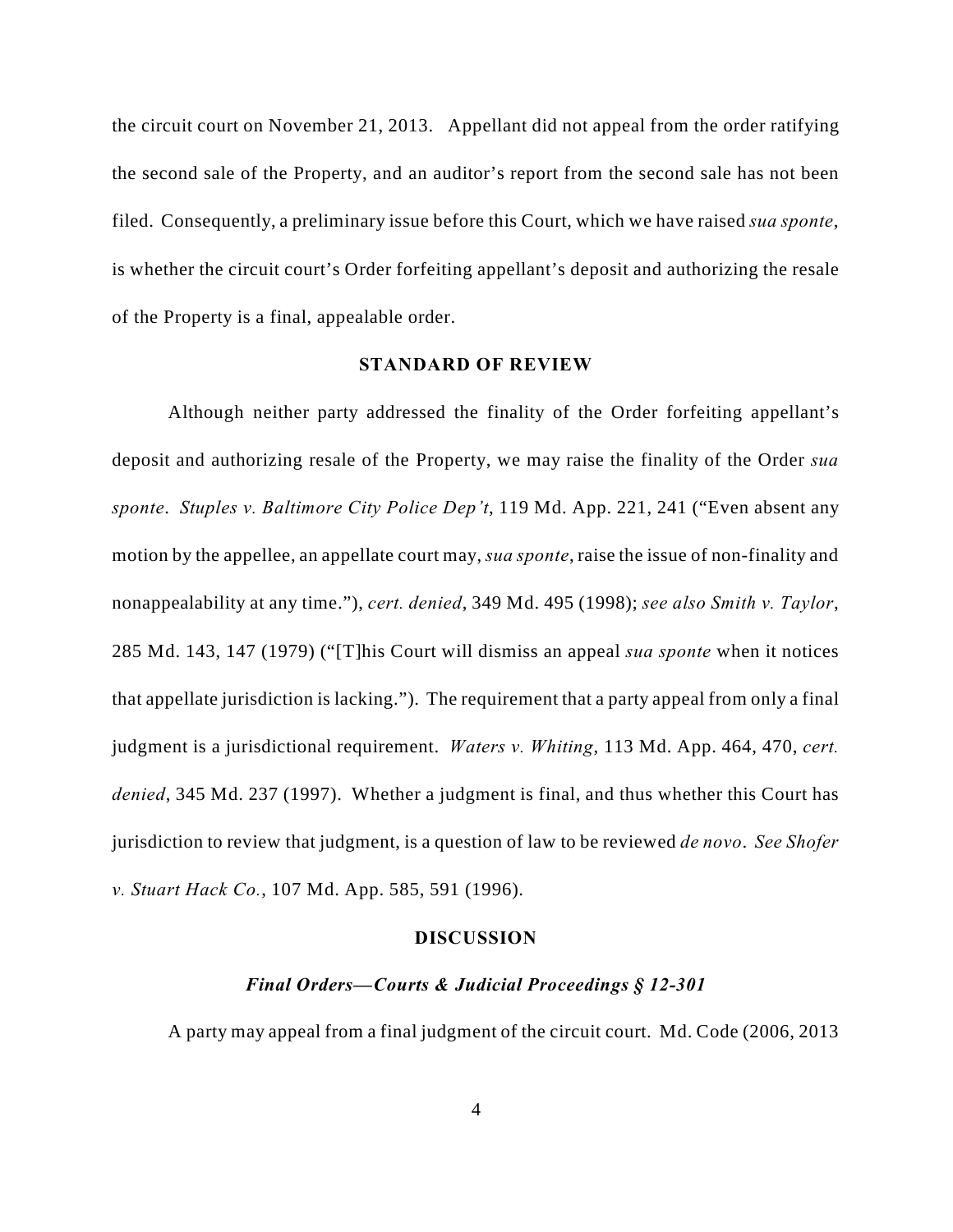Repl. Vol.), § 12-301 of the Courts and Judicial Proceedings Article ("CJP"). To be considered a final judgment, an order must "determine *and conclude* the rights involved or . . . deny the appellant the means of further prosecuting or defending his or her rights and interests in the subject matter of the proceeding. Moreover, the ruling must leave nothing more to be done in order to effectuate the court's disposition of the matter." *Remson v. Krausen*, 206 Md. App. 53, 71-72 (2012) (alteration in original) (citations and internal quotation marks omitted). By contrast, an order "that adjudicates less than an entire claim, or that adjudicates the rights and liabilities of fewer than all the parties to the action . . . is not a final judgment[.]" Md. Rule 2-602(a). In the instant matter, the circuit court's Order neither determined the rights of the parties, nor did the Order "leave nothing more to be done in order to effectuate the court's disposition of the matter." *Remson*, 206 Md. App. at 72.

The Order did not determine the rights of the parties, because whether the deposit will actually be forfeited is unclear, and appellant retains the ability to assert its rights regarding the deposit upon the filing of the auditor's report on the resale of the Property. Although the Order required that appellant's deposit be forfeited, both parties have construed the word "forfeiture" in a manner that belies the true meaning of that word. Forfeiture is defined as:

1. The divestiture of property without compensation.

2. The loss of a right, privilege, or property because of a crime, breach of obligation, or neglect of duty. Title is instantaneously transferred to another, such as the government, a corporation, or a private person.

 **\* \* \*** 4. Something (esp. money or property) lost or confiscated by this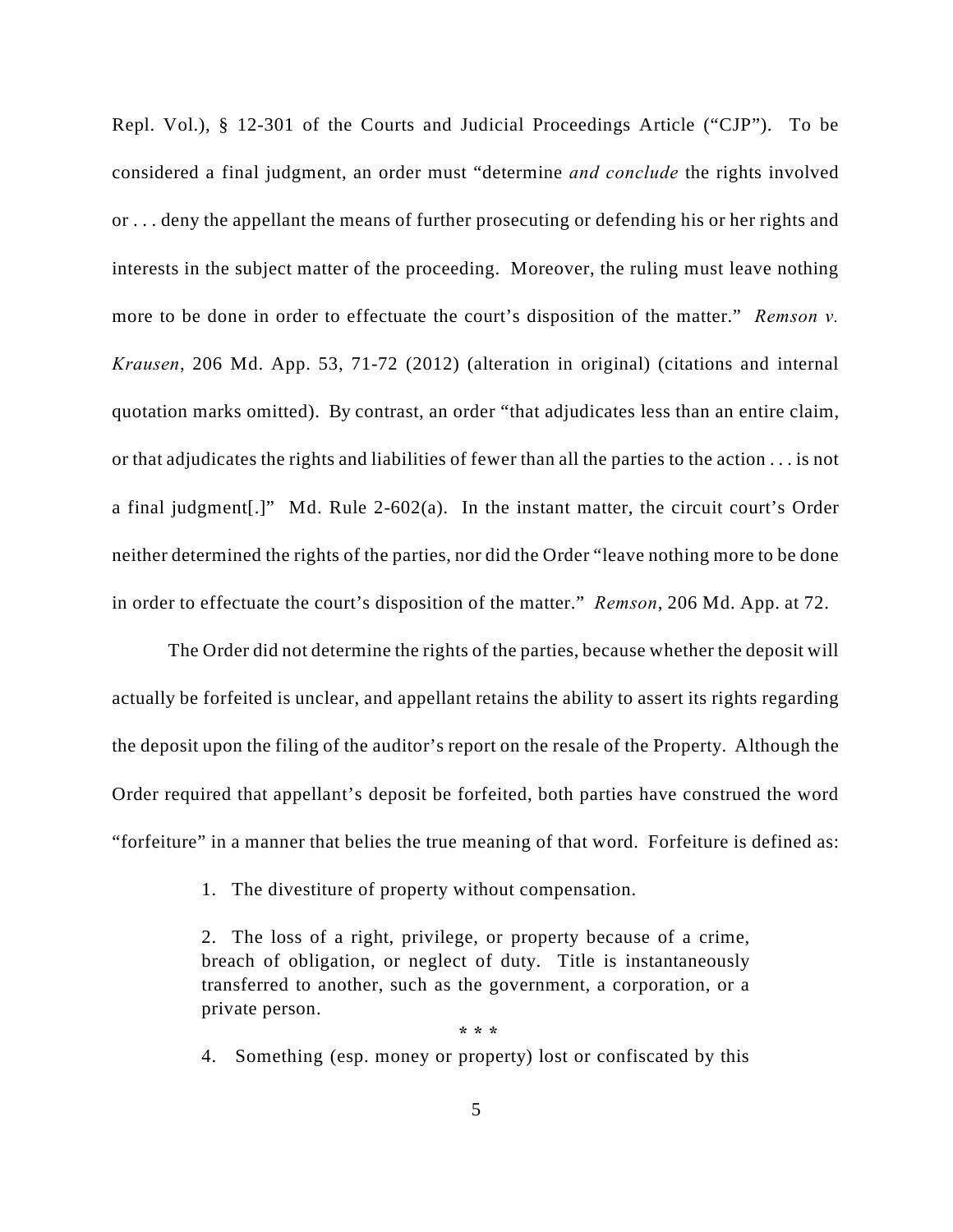process; a penalty, fine, or mulct.

*Black's Law Dictionary* 765 (10th ed. 2014).

In contrast to the meaning of forfeiture set forth above, appellees suggested in their brief that appellant's deposit may be applied toward any actual damages that appellees suffer as a result of appellant's default on the first sale. Under this interpretation of a "forfeited" deposit, appellant's \$27,000 is not lost or divested, but is instead held by appellees until such time that it may be applied to any actual damages sustained by appellees.<sup>4</sup> Because it is unclear how appellant's deposit will be used—whether it will be truly forfeited or will be applied to any actual damages or will be refunded, in whole or in part, to appellant – the final rights and obligations of both parties with regard to the deposit have not yet been determined.

In addition, appellant retains the ability to file exceptions to an auditor's report on the resale of the Property if it disagrees with the auditor's application of the deposit. The trial court would then rule on those exceptions, thereby finally determining how the deposit would be handled. Appellant thus has the continuing ability to assert its "'rights and interests in the subject matter of the proceeding.'" *Remson*, 206 Md. App. at 71 (quoting *Rohrbeck v. Rohrbeck*, 318 Md. 28, 41 (1989)).

Finally, the circuit court's Order created additional responsibilities for the parties,

 $4$  Even if appellees took the position that the Order required the deposit to be truly forfeited, the trial court would not be bound to follow that position, because the Order, as an interlocutory order, is always subject to revision by the trial court. *See Banegura v. Taylor*, 312 Md. 609, 618-19 (1988) (noting that interlocutory orders are "subject to revision within the general discretion of the trial court until a final judgment was entered on the claim").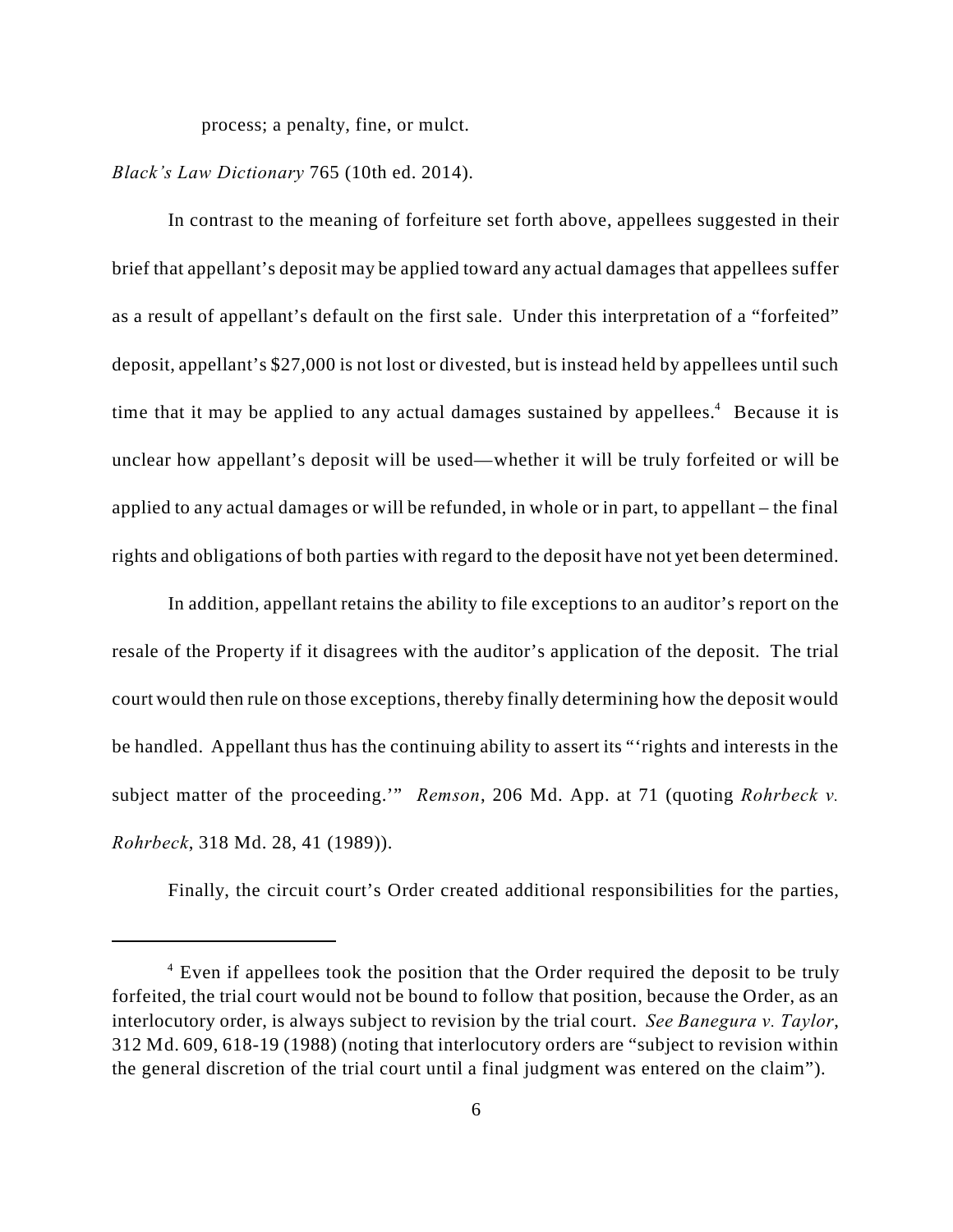rather than "'leav[ing] nothing more to be done in order to effectuate the court's disposition of the matter.'" *Remson*, 206 Md. App. at 72 (quoting *Rohrbeck*, 318 Md. at 41). Because the court authorized the Property to be resold, appellees were entitled to conduct a second foreclosure sale, which in turn obligated the court to consider whether to ratify that second sale. Consequently, the Order created further steps to be completed prior to disposition of the matter.

In sum, because of the undetermined fate of the deposit, appellant's continuing ability to assert its rights regarding the deposit, as well as the continuing foreclosure process, the Order at issue is not final. *See* Md. Rule 2-602(a) (an order that adjudicates less than an entire claim is not final). Accordingly, we lack jurisdiction to review appellant's appeal of the Order. *See* CJP § 12-301.

### *Appealable Interlocutory Orders—Courts & Judicial Proceedings § 12-303*

In general, "[a]n order that is not a final judgment is considered to be an interlocutory order and ordinarily is not appealable unless it falls within one of the statutory exceptions set forth in [CJP § 12-303]." *In re Samone H.*, 385 Md. 282, 298 (2005). The only relevant section of CJP  $\S$  12-303 to the issue before us is CJP  $\S$  12-303(3)(vi),<sup>5</sup> which states:

<sup>&</sup>lt;sup>5</sup>Arguably CJP § 12-303(3)(v) could apply to the instant matter. That subsection allows a party to appeal from an interlocutory order that orders "the sale, conveyance, or delivery of real or personal property . . . ." In *Winkler Construction Co. v. Jerome*, 355 Md. 231, 245 (1999), the Court of Appeals held that an order establishing a lien, requiring that the property be sold if the lien was not paid by a specified date, and appointing a trustee to direct the sale upon such occurrence, was an appealable interlocutory order pursuant to CJP (continued...)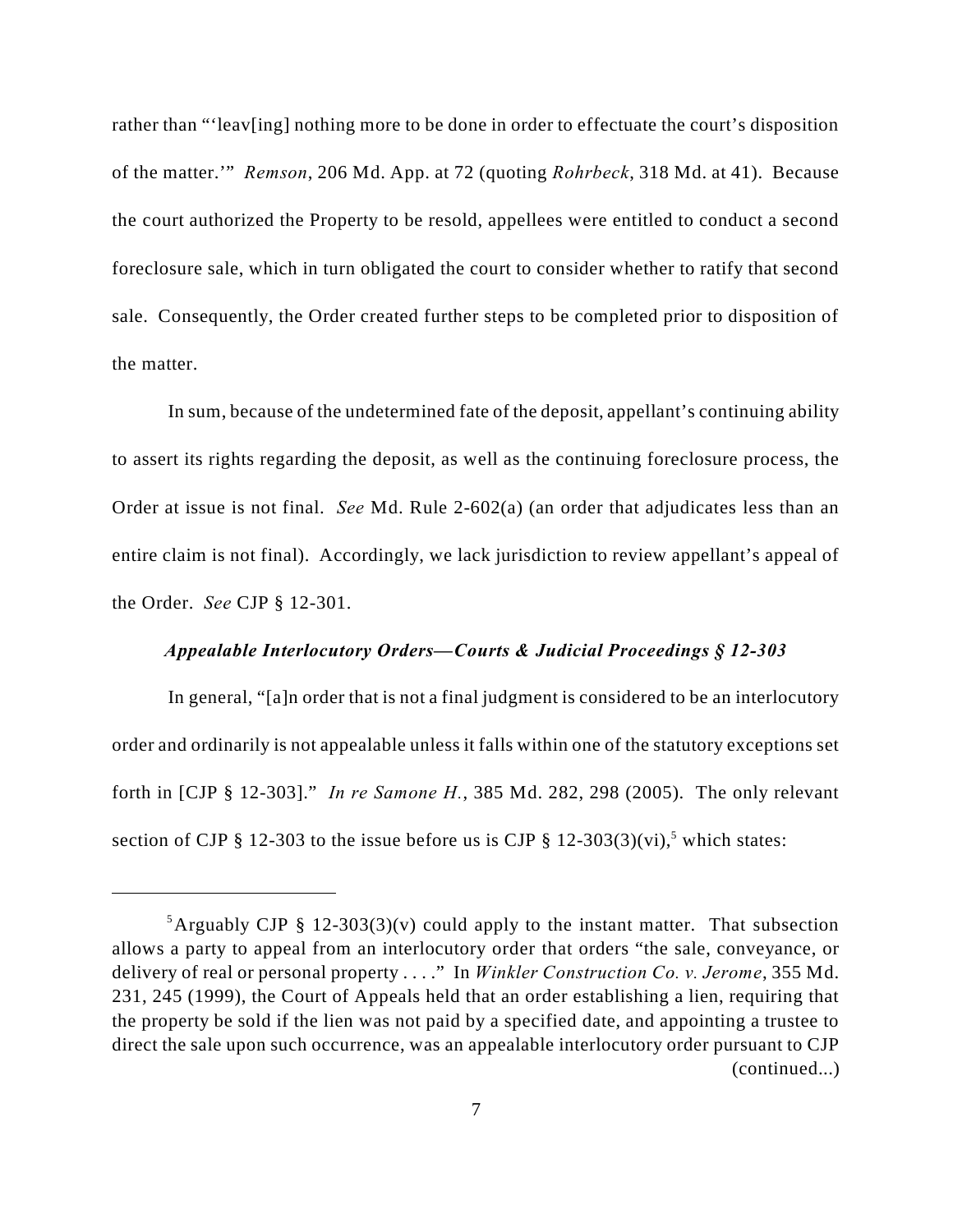A party may appeal from any of the following interlocutory orders entered by a circuit court in a civil case:

\* \* \*

(3) An order:

\* \* \*

(vi) Determining a question of right between the parties and directing an account to be stated on the principle of such determination[.]

The circuit court's Order neither directed an account to be stated, nor did it determine the rights of the parties. As discussed above, because it is unclear whether the \$27,000 deposit will be forfeited according to the legal definition of that term, the rights and obligations of the parties remain unresolved. Moreover, because the Property was resold for a greater amount than the first sale, it is unclear whether the deposit (1) will be forfeited in full, (2) will be applied to the costs of the second sale, with the balance applied to the outstanding debt, (3) will be applied to the costs of the second sale, with the balance returned to appellant, or (4) will be returned in full to appellant. Because no account was directed by

 $5$ (...continued)

<sup>§ 12-303(3)(</sup>v). The Court explained: "By reason of those additional provisions, which, on their face, were self-executing *without the need for further involvement by the court*, the order is appealable under [CJP] § 12-303(3)(v) . . . ." *Id.* (Emphasis added).

In the instant matter, the circuit court's Order authorized the resale of the Property, but the court's involvement with the Property and parties was not complete upon its issuance of the Order. Instead, after resale of the Property, the court must act to ratify the sale before the foreclosure sale is complete, as well as rule on any exceptions to the auditor's report. Thus, because the court's Order did not terminate the court's involvement in the sale of the Property, it cannot be appealed pursuant to CJP  $\S 12-303(3)(v)$ .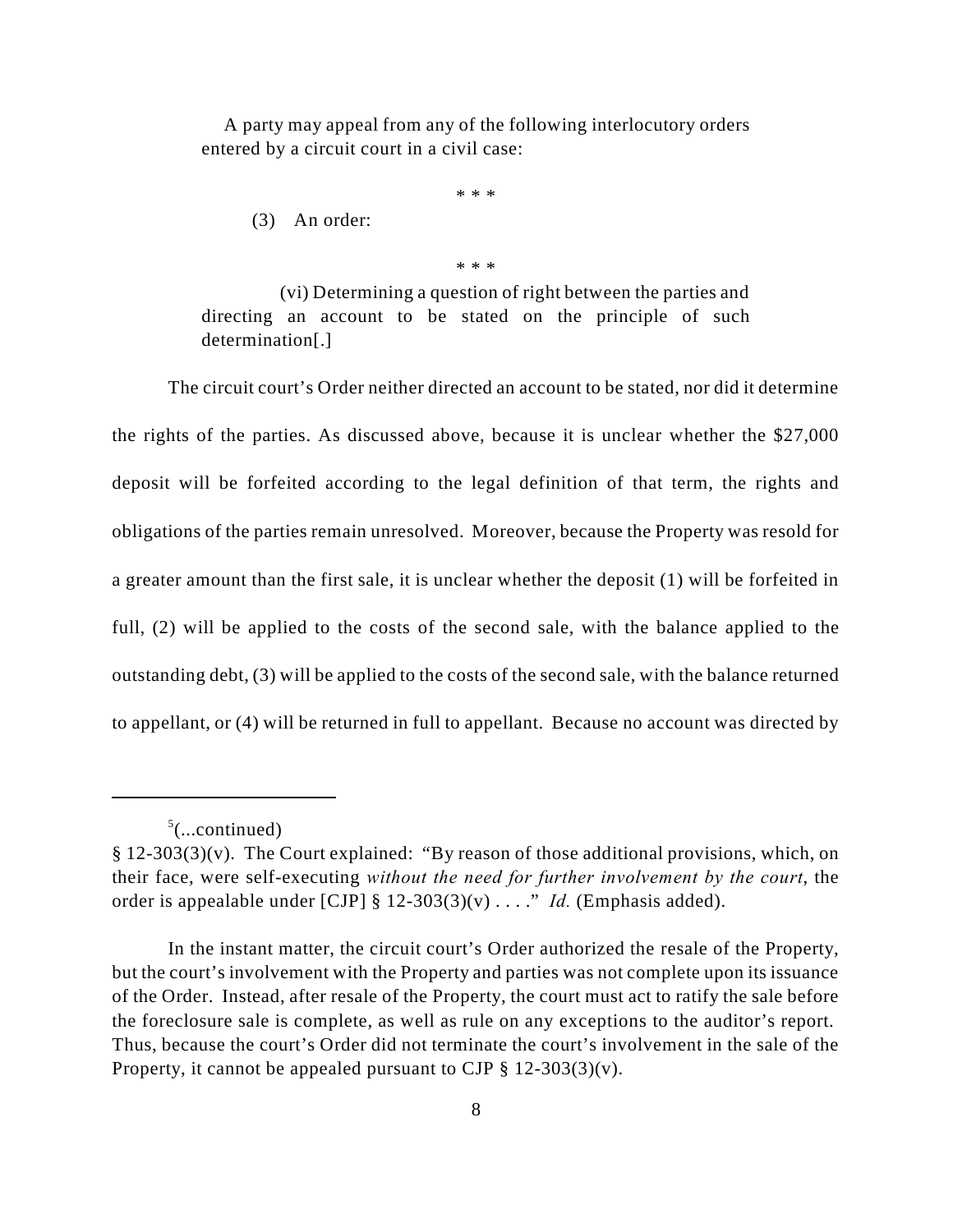the court in the Order, nor did the Order determine relevant rights of the parties, the Order is not appealable under CJP § 12-303. <sup>6</sup>

As noted above, an auditor's report has not been filed in the circuit court regarding the resale of the Property, and thus both parties may still file exceptions to the auditor's report regarding the disposition of the deposit. Once the auditor's report and any exceptions to that report are adjudicated by the trial court, and a final determination is made regarding appellant's deposit, both parties' rights and obligations in the instant matter will be settled. *See Fetting v. Flanigan*, 185 Md. 499, 506 (1946) ("An order finally ratifying and confirming an auditor's report and account is an order in the nature of a final decree from which an appeal will lie."(internal quotation marks omitted)). If, at that time, either party is dissatisfied with the result, a timely appeal may be taken to this Court. Until then, however, we lack jurisdiction to consider the circuit court's Order forfeiting appellant's deposit from the first sale and authorizing the resale of the Property at the risk and expense of appellant.

Collateral orders may also be permitted as interlocutory appeals. *See Anne Arundel* <sup>6</sup> *Cnty. v. Cambridge Commons*, 167 Md. App. 219, 228 (2005), *cert. denied*, 393 Md. 242 (2006). "The collateral order doctrine treats as final and appealable interlocutory orders that (1) conclusively determine the disputed question; (2) resolve an important issue; (3) resolve an issue that is completely separate from the merits of the action; and (4) would be effectively unreviewable on appeal from a final judgment." *Nnoli v. Nnoli*, 389 Md. 315, 329 (2005). The Order may not be construed as a collateral order, because the Order did not conclusively determine the question of whether appellant's deposit would in fact be forfeited, nor did the Order resolve an issue completely separate from the merits of the action. Therefore, the collateral order doctrine does not apply.